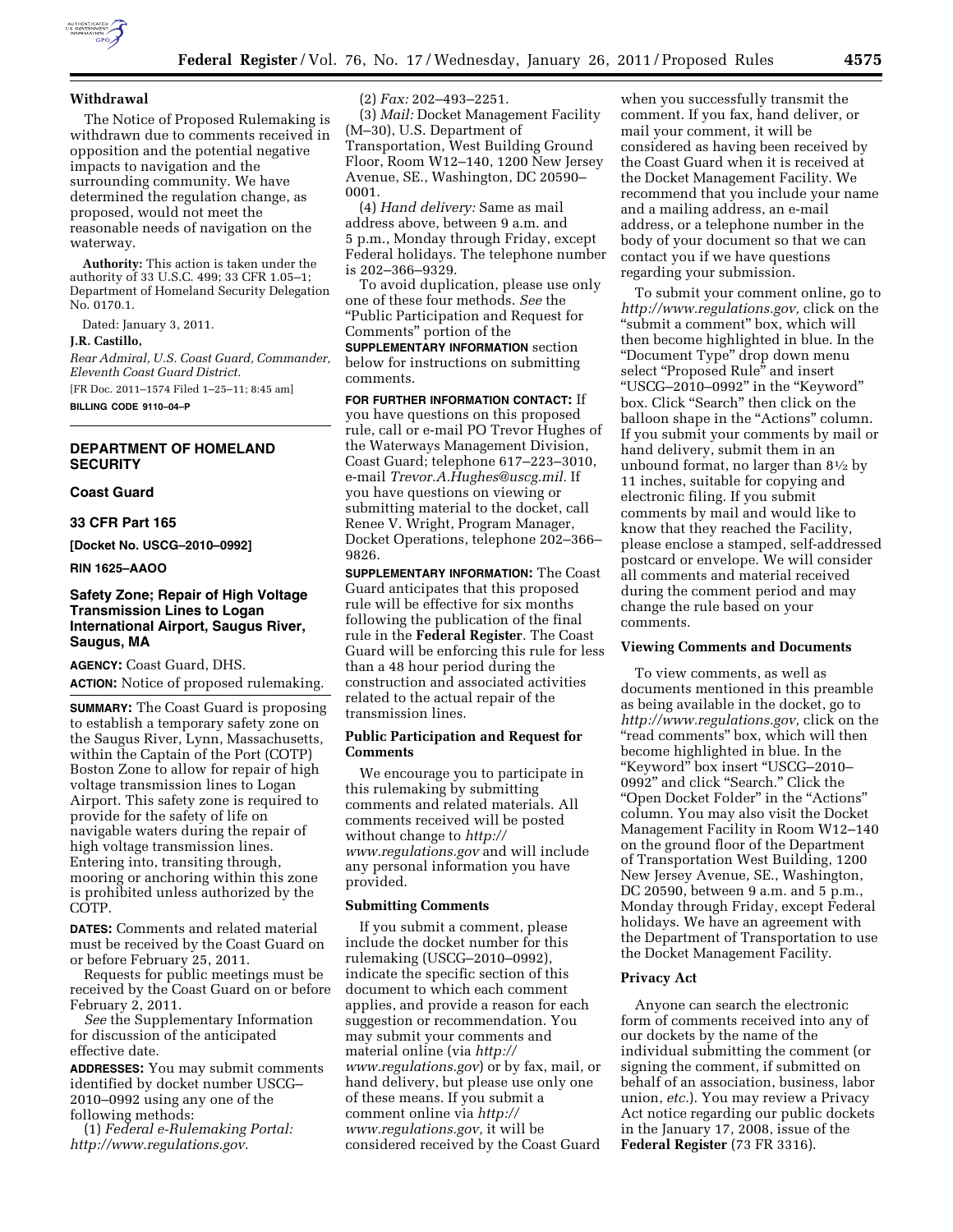### **Public Meeting**

We do not now plan to hold a public meeting. But you may submit a request for one on or before February 2, 2011 using one of the four methods specified under **ADDRESSES**. Please explain why you believe a public meeting would be beneficial. If we determine that one would aid this rulemaking, we will hold one at a time and place announced by a later notice in the **Federal Register**.

For information on facilities or services for individuals with disabilities or to request special assistance at the public meeting, contact Petty Officer Trevor Hughes at the telephone number or e-mail address indicated under the **FOR FURTHER INFORMATION CONTACT** section of this notice.

### **Basis and Purpose**

This proposed rule is necessary to ensure the safety of vessels and workers from the hazards associated with work related to repairs of high voltage transmission lines over navigable waters.

#### **Discussion of Proposed Rule**

This proposed temporary safety zone is necessary to ensure the safety of vessels, workers and the public during the repair of the high voltage transmission lines that feed Logan Airport. The safety zone will be enforced immediately before, during, and after the start of the repairs. National Grid, the transmission line repair company, has not specified the exact date repairs will commence, but they have advised the Coast Guard that repairs are planned for a 48 hour period to begin each day at 9 a.m. and end at 2 p.m. We expect to receive the repair dates during this rulemaking period and will publish them in the final rule.

The COTP will inform the public about the details of the work covered by this safety zone using a variety of means, including, but not limited to, Broadcast Notice to Mariners and Local Notice to Mariners.

All persons and vessels shall comply with the instructions of the COTP Boston or designated on-scene representative. Entering into, transiting through, mooring or anchoring within the safety zone is prohibited unless authorized by the COTP Boston or his designated on scene representative. The COTP or his designated on scene representative may be contacted via VHF Channel 16 or by telephone at (617) 223–5750.

### **Regulatory Analyses**

We developed this proposed rule after considering numerous statutes and executive orders related to rulemaking.

Below we summarize our analyses based on 13 of these statutes or executive orders.

# **Regulatory Planning and Review**

This proposed rule is not a significant regulatory action under section 3(f) of Executive Order 12866, Regulatory Planning and Review, and does not require an assessment of potential costs and benefits under section 6(a)(3) of that Order. The Office of Management and Budget has not reviewed it under that Order.

The Coast Guard determined that this rule is not a significant regulatory action for the following reasons: The safety zone will be of limited duration, is located in a waterway that has no deep draft traffic and is designed to avoid, to the extent possible, fishing and recreational boating traffic routes. In addition, vessels requiring entry into the area of the safety zone may be authorized to do so by the COTP.

### **Small Entities**

Under the Regulatory Flexibility Act (5 U.S.C. 601–612), we have considered whether this proposed rule would have a significant economic impact on a substantial number of small entities. The term "small entities" comprises small businesses, not-for-profit organizations that are independently owned and operated and are not dominant in their fields, and governmental jurisdictions with populations of less than 50,000.

The Coast Guard certifies under 5 U.S.C. 605(b) that this proposed rule would not have a significant economic impact on a substantial number of small entities.

This proposed rule will affect the following entities, some of which may be small entities: The owners or operators of vessels intending to transit or anchor in a portion of the Saugus River during a 48 hour enforcement period directly related to repairs of high voltage transmission lines to Logan Airport.

This proposed rule will not have a significant economic impact on a substantial number of small entities for the following reasons. National Grid intends to make repairs to the high voltage transmission lines running to Logan Airport during a 48 hour period between the hours of 9 a.m. and 2 p.m. This time window will allow the local lobster fishing fleet to transit to the fishing grounds and return home at night without any inconvenience. The enforcement dates will be published in the Final Rule. The local harbormasters have notified their tenants in advance of the intended repairs, thus allowing

Saugus River users to plan accordingly. Vessel traffic will be allowed to pass through the zone prior to 9 a.m. and after 2 p.m. and if necessary through the zone with the permission of the COTP. Before the effective period, we will issue maritime advisories widely available to users of the river.

If you think that your business, organization, or governmental jurisdiction qualifies as a small entity and that this rule would have a significant economic impact on it, please submit a comment (*see*  **ADDRESSES**) explaining why you think it qualifies and how and to what degree this rule would economically affect it.

#### **Assistance for Small Entities**

Under section 213(a) of the Small Business Regulatory Enforcement Fairness Act of 1996 (Pub. L. 104–121), we want to assist small entities in understanding this proposed rule so that they can better evaluate its effects on them and participate in the rulemaking. If the rule would affect your small business, organization, or governmental jurisdiction and you have questions concerning its provisions or options for compliance, please contact PO Trevor Hughes at the telephone number or email address indicated under the **FOR FURTHER INFORMATION CONTACT** section of this notice. The Coast Guard will not retaliate against small entities that question or complain about this proposed rule or any policy or action of the Coast Guard.

#### **Collection of Information**

This proposed rule would call for no new collection of information under the Paperwork Reduction Act of 1995 (44 U.S.C. 3501–3520.).

### **Federalism**

A rule has implications for federalism under Executive Order 13132, Federalism, if it has a substantial direct effect on State or local governments and would either preempt State law or impose a substantial direct cost of compliance on them. We have analyzed this proposed rule under that Order and have determined that it does not have implications for federalism.

#### **Unfunded Mandates Reform Act**

The Unfunded Mandates Reform Act of 1995 (2 U.S.C. 1531–1538) requires Federal agencies to assess the effects of their discretionary regulatory actions. In particular, the Act addresses actions that may result in the expenditure by a State, local, or Tribal government, in the aggregate, or by the private sector of \$100,000,000 (adjusted for inflation) or more in any one year. Though this